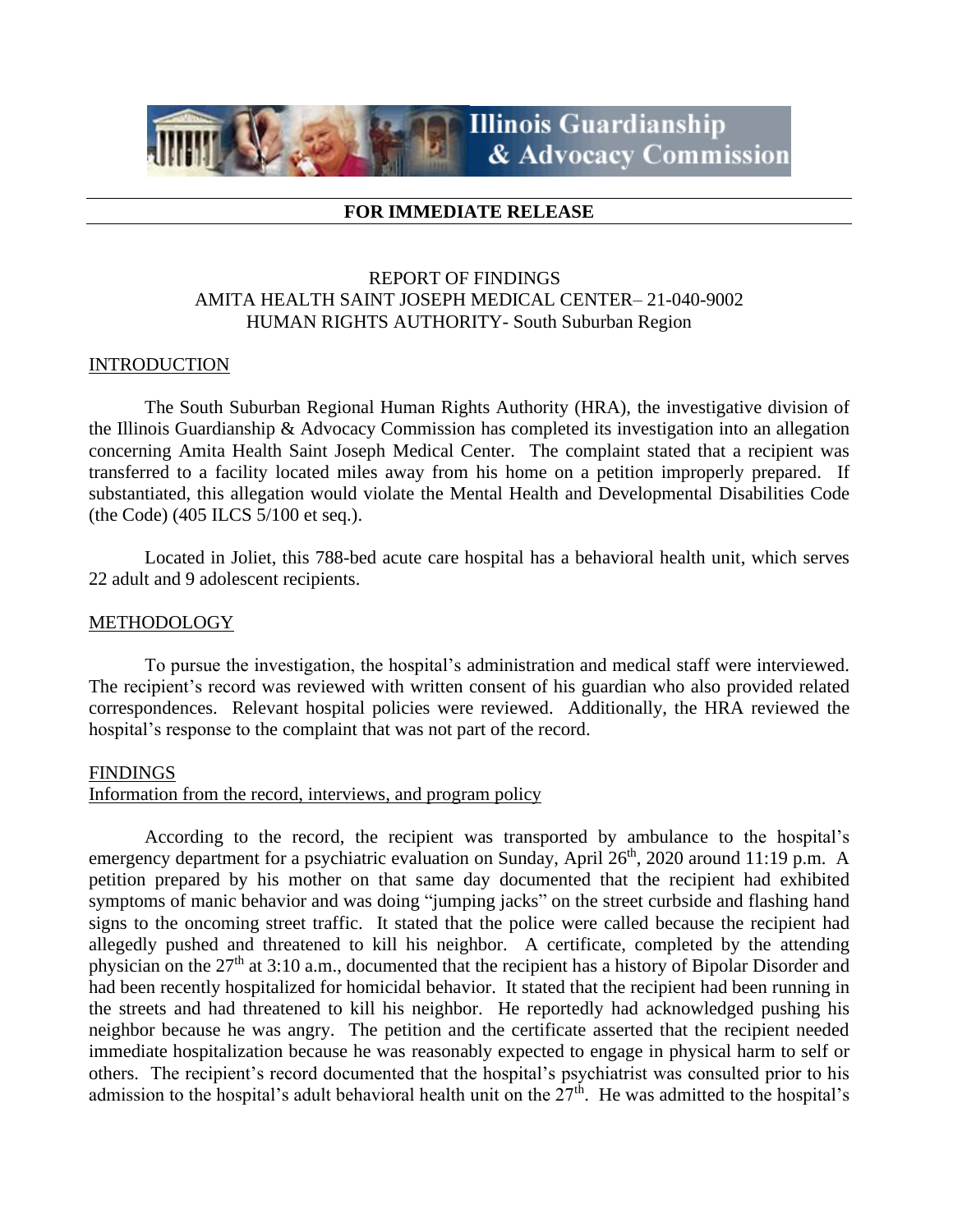adult behavioral health unit on the  $27<sup>th</sup>$  after the attending physician consulted with the hospital's psychiatrist.

For April  $27<sup>th</sup>$ , 2020, the nursing notes documented that the recipient's legal guardian verbally consented to the administration psychotropic medication. The guardian also told the nurse that the recipient may sign a voluntary application, a request for discharge form, and paperwork for his admission to the hospital. His record documented that a copy of the petition and "Rights of Individuals Receiving Mental Health and Developmental Services" were provided, and orally explained at 10:30 p.m. An Application for Voluntary Admission was signed at 10:30 p.m. which was also signed by a nurse who affirmed that rights under this status were admonished and a copy of the form was provided. According to the voluntary form, the recipient had been examined and was found clinically suitable for voluntary admission and had the capacity to consent to admission under this status. His record contained a request for discharge form signed on that same day at 10:30 p.m., but there was no clear documentation of any follow up concerning this request found in his record.

For April 29<sup>th</sup>, 2020, a psychiatry note documented that the recipient was compliant with medication and that his symptoms had started to show some improvement on that same day. The social services notes indicated that the guardian had reported that the recipient would not be allowed to return to his mother's home according to the family member's landlord. The community prescreening agency worker was informed about the need for an alternative placement that included an intermediate care facility. A phone message was left for the recipient's mother about other family members willing to allow him to stay with them. It was recorded that referral information was provided to several named facilities on that next day. His record indicated that the Illinois Department of Human Services, the Division of Developmental Disabilities' Special Support Team (SST) was involved with him. The guardian's notes documented that the prescreening agency worker had requested help with finding an alternative emergency placement because of the waiting list for placement in a state operated developmental disabilities facility. A meeting would soon be held with the SST and the Department concerning the placement issue.

For May 4<sup>th</sup>, 2020, the nursing notes documented that the recipient said that he was hoping to be discharged from the hospital on that same day. He reportedly was yelling that he wanted to leave and was "going to jump the [expletive]" if he did not get any medication on the  $6<sup>th</sup>$ . Again, the recipient's record lacked any documentation that his request to be discharged was given any consideration by the clinical team. For May  $11<sup>th</sup>$  and  $12<sup>th</sup>$ , the social services notes documented that the recipient was informed about his discharge plan and that he needed to exhibit good behavior to be accepted for placement in a group home or state operated facility. He reportedly said [expletive] that and he was going to be in the hospital for three months regardless. It was recorded that the prescreening agency worker had provided more than twenty-five referrals packets to community living facilities and group homes. However, a placement had not been found due to his behaviors or the receiving sources were not accepting new clients because of the covid-19 virus. The guardian's notes recorded that she had attended a meeting with the Department, the hospital's staff, and the recipient's medical health insurance provider on the 14<sup>th</sup>. The hospital's social worker had reported that medication as needed had not been administered since May  $11<sup>th</sup>$ , but the guardian said that her agency was notified that medication had been administered on that previous night. The hospital's social worker said that the guardian was wrong about the medication issue. The hospital's Unit Manager reported that medication was being administered upon the recipient's request. Then, according to the guardian's notes, the hospital's Unit Manager started yelling that the recipient is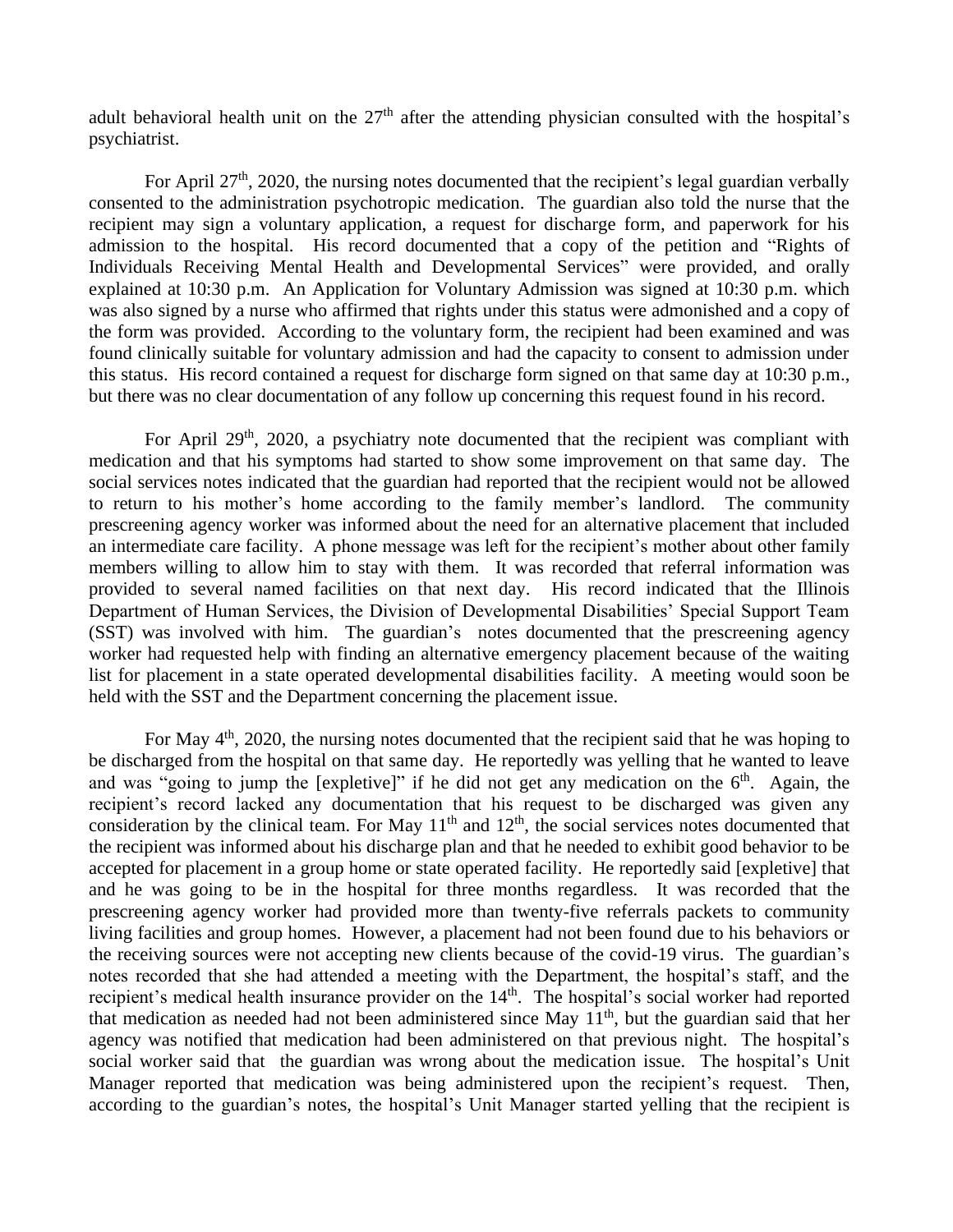"too much" and "you all don't know what the hell [is] going on." She said that the recipient makes the other patients upset and that she wanted him out of the hospital. According to the guardian caseworker's note, the medication discrepancy would be reported to the Illinois Department of Public Health.

For May  $15<sup>th</sup>$ , 2020, the social services notes documented that the recipient was focused on being discharged from the hospital when he was updated about the meeting held on the 14<sup>th</sup>. The SST worker had reported that the Department would make a determination about whether the recipient should be placed in a state operated developmental disabilities facility or a mental health facility before the next scheduled meeting. For May 19<sup>th</sup>, the social services notes indicated that the recipient could be admitted to the receiving state operated mental health facility no earlier than the following week due to the availability of beds and covid-19 procedures. A group therapy note recorded that the recipient said many times that he wanted to leave the hospital and started using offensive language and walked out of the room on that next day. His record contained a withdrawal of request for discharge form signed by the recipient on the  $22<sup>nd</sup>$ . Four days later, the psychiatrist documented that the recipient was compliant with medication and was free of hallucinations and delusional symptoms. His behavior reportedly was usually appropriate on the weekdays, but he would engage in altercations with peers on the weekends.

For June  $1<sup>st</sup>$ , 2020, the social services notes documented that the recipient's admission to the receiving state operated facility's developmental disability division was confirmed for June 3rd. He told the social worker that he would prefer to stay at the hospital than to move so far away from his family. A petition prepared by the hospital's social worker dated June  $3<sup>rd</sup>$ , 2020 documented that due to his developmental disability and mental illness that he would be highly impulsive if he was not placed in a structured setting. It stated that the recipient's history included pushing a neighbor and punching another patient on the behavioral health unit and aggression toward others. He requires strong redirection and professional intervention when agitated. He was at risk of harm to self or others if he was returned home. The petition documented that rights were provided and orally explained. A certificate, completed by a physician on that same day at 9:00 a.m., documented Chronic Schizoaffective Disorder with Intermittent Episodes of Severe Exacerbation. The certificate mirrored information documented on the petition such as high risk of harm to others. The petition and the certificate asserted that the recipient needed immediate hospitalization because of his mental illness that he was reasonably expected to engage in physical harm to self or others. The HRA must note that the recipient was transferred to a state-operated mental health and developmental disabilities facility located about five hours from his home.

A letter dated September 4<sup>th</sup>, 2020 from Amita Health Saint Joseph Medical Center addressed to the Illinois Guardianship & Advocacy Commission, the Human Rights Authority documented that the recipient had engaged in a physical altercation leading up to his admission to the hospital. He reportedly had exhibited agitation, paranoia and "violent behavior" toward staff and other patients during his hospital stay. His guardian had reported that he would not be allowed to return home and should be discharged to a facility. According to the hospital's letter, the recipient's medical insurance case worker, the prescreening agency worker, the guardian, and a private attorney were engaged in his placement needs. The prescreening agency worker had provided referral packets to more than twenty-five facilities in Illinois, but he was not accepted for their programs. His guardian reportedly had chosen a state-operating facility, which specializes in both mental health and developmental disabilities, and he was transferred on June  $3<sup>rd</sup>$ , 2020. The hospital's letter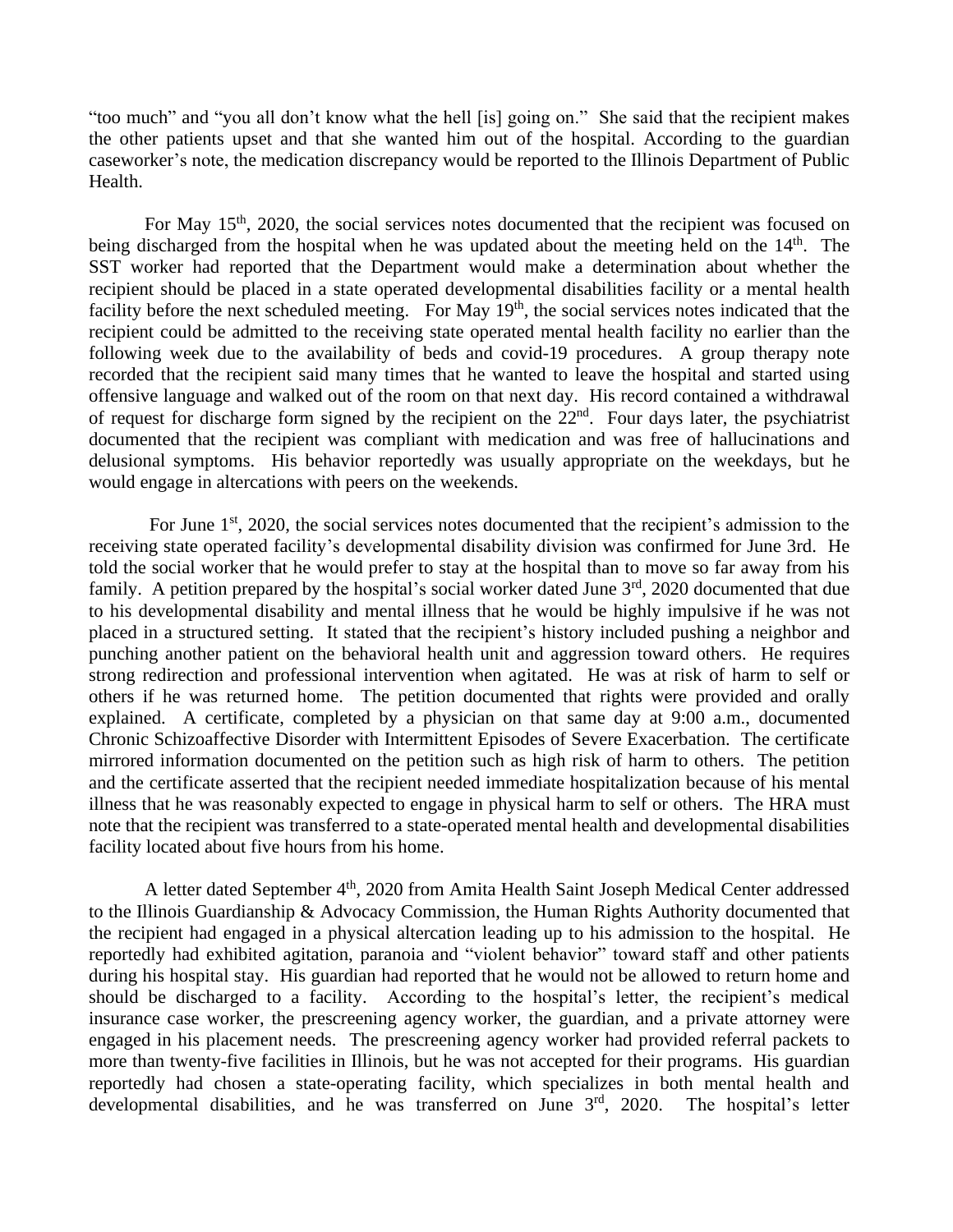documented that the involuntary petition was reviewed with the receiving facility and was completed according to their directives. The hospital's social worker told the HRA that the receiving state operating facility had requested that a petition and certificate should be completed and that multiple copies of the petition were provided. She said that she could not remember when the alleged peer incident had happened that was mentioned on the petition. She said that the signed request for withdrawal of discharge form dated May 22<sup>nd</sup>, 2020 corresponded to the recipient's written request for discharge on April 27<sup>th</sup>, 2020. The guardian's notes indicated that she was aware of the placement decision prior to his transfer on the 3<sup>rd</sup>.

The Amita Health Saint Joseph Medical Center "Admission/Initial Assessment of a Patient in Behavioral Health" policy states that all patients admitted to its behavioral health units must have an order from the Attending Psychiatrist. It is strongly recommended that a patient who is suspected of having acute medical problems should be evaluated by a physician before admission to the unit.

The hospital's "Discharge Planning Guideline" policy states that the discharge planning process begins on the admission day and includes the collaboration of the multidisciplinary treatment team and the patient and family participation in treatment decisions.

#### **CONCLUSION**

According to the Mental Health Code's Section 5/3-601,

When a recipient is asserted to be subject to involuntary admission and in such a condition that immediate hospitalization is necessary for the protection of such person or others from physical harm, any person 18 years of age or older may present a petition … (b) The petition shall include a detailed statement of the reason for the assertion that the recipient is subject to involuntary admission, including the signs and symptoms of a mental illness and a description of any acts, threats, or other behavior or pattern of behavior supporting the assertion and the time and place of their occurrence.

Section 5/3-602, the petition shall be accompanied by a certificate executed by a physician, qualified examiner, or clinical psychologist which states that the respondent is subject to involuntary admission and requires immediate hospitalization.

Section 5/3-400 states that,

(a) Any person 16 or older may be admitted to a mental health facility as a voluntary recipient for treatment of a mental illness upon the filing of an application with the facility director of the facility if the facility director determines and documents in the recipient's medical record that the person (1) is clinically suitable for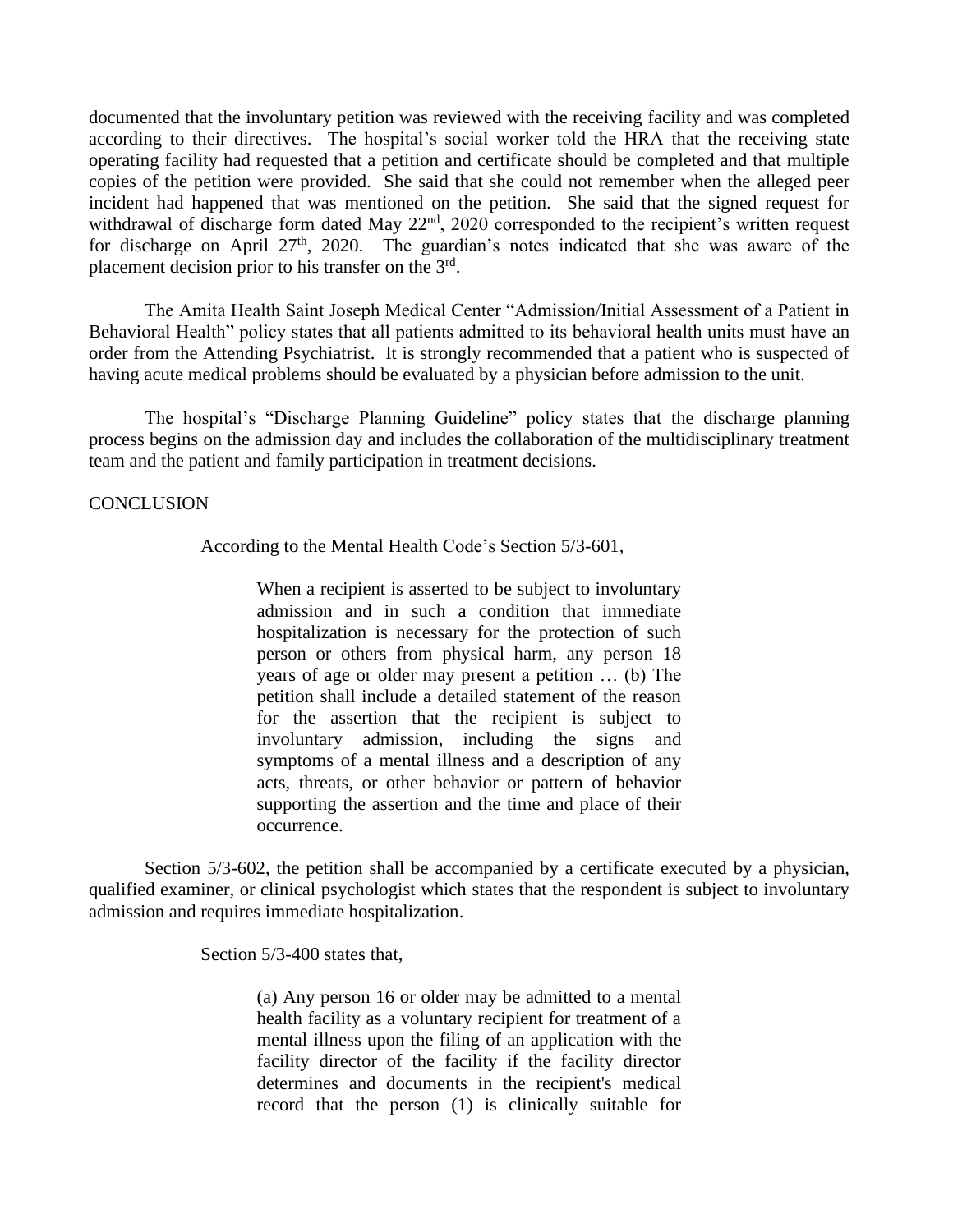admission as a voluntary recipient and (2) has the capacity to consent to voluntary admission.

(b) A person has the capacity to consent to voluntary admission if the facility director or his or her designee determines that the person is able to understand that: 1) he or she is being admitted to a mental health facility, and, 2) he or she may request discharge at any time. The request must be in writing, and discharge is not automatic.

Section 5/3-403 states that,

A voluntary recipient shall be allowed to be discharged from the facility at the earliest appropriate time, not to exceed 5 days, excluding Saturdays, Sundays and holidays, after he gives any treatment staff person written notice of his desire to be discharged unless he either withdraws the notice in writing or unless within the 5 day period a petition and 2 certificates … are filed with the court.

Section 5/3-404 states that,

Thirty days after the voluntary admission of a recipient, the facility director shall review the recipient's record and assess the need for continuing hospitalization. The facility director shall consult with the recipient if continuing hospitalization is indicated and request from the recipient an affirmation of his desire for continued treatment. The request and affirmation shall be noted in the recipient's record. Every 60 days thereafter a review shall be conducted and a reaffirmation shall be secured from the recipient for as long as the hospitalization continues. A recipient's failure to reaffirm a desire to continue treatment shall constitute notice of his desire to be discharged.

The complaint stated that a recipient was transferred to a facility located miles away from his home on a petition improperly prepared. The record documented the recipient was transported to the hospital's emergency department for a psychiatric evaluation on Sunday, April 26<sup>th</sup>, 2020 around 11:19 p.m. A petition and certificate were completed on the  $26<sup>th</sup>$  and the  $27<sup>th</sup>$ , respectively. The Authority noticed that the entire involuntary process was not completed because the recipient signed a Voluntary Application on April 27<sup>th</sup>, 2020 at 10:30 p.m. His record contained a request for discharge form signed on that same night and time, but there was no corresponding documentation that his request was rescinded or given any consideration. There was only one withdrawal of request for discharge form signed on May 22<sup>nd</sup>, 2020 found during the record review. This does not comply with the Code's Section 5/3-403.

The recipient's record lacked documentation of his reaffirmation of voluntary status to continue hospitalization and other information indicated that he did not want to remain at the facility